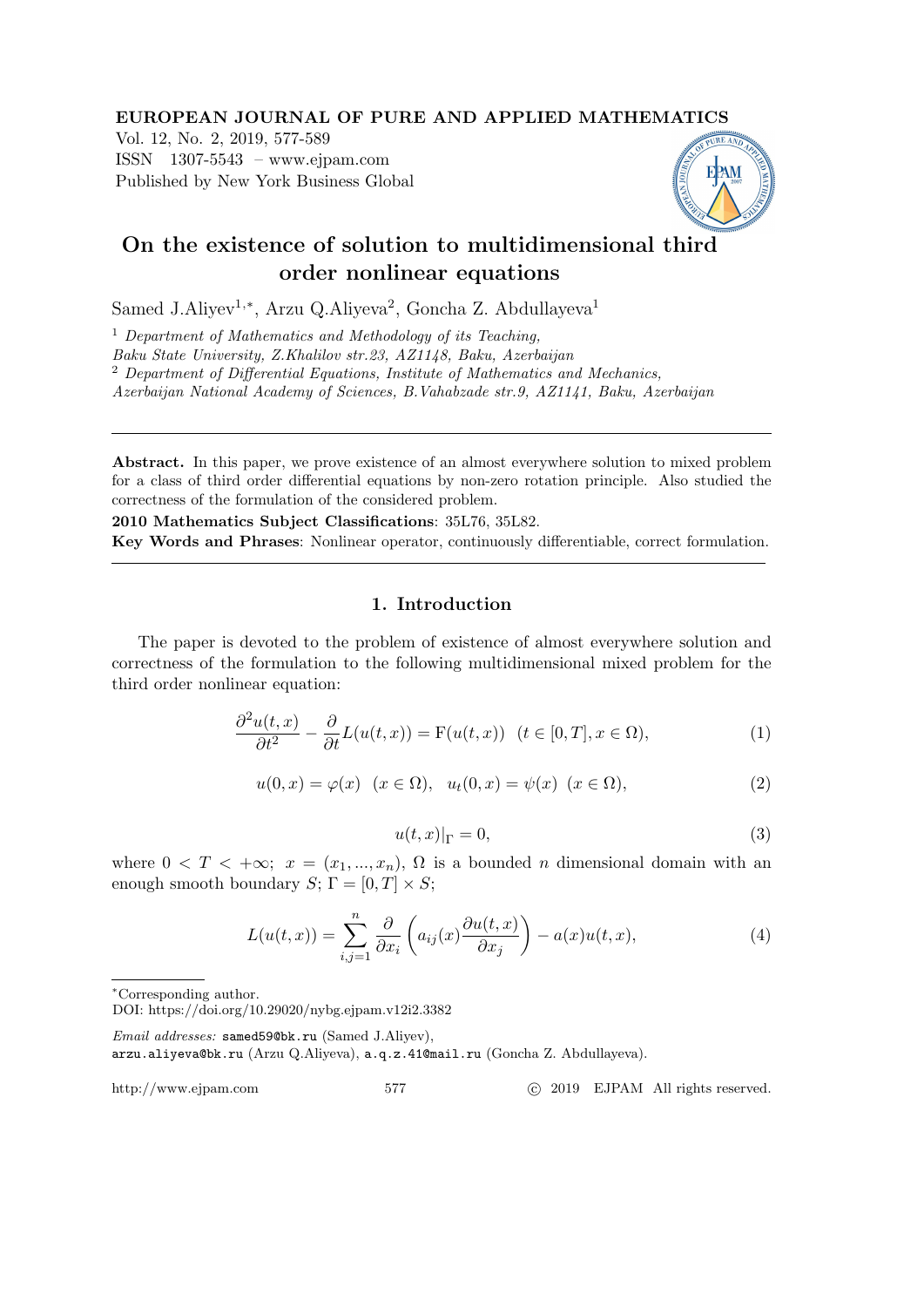functions  $a_{ij}(x)$   $(i, j = \overline{1, n})$  and  $a(x)$  are measurable, and bounded in  $\Omega$  and satisfy in  $\Omega$ the following conditions:

$$
a_{ij}(x) = a_{ji}(x), \ a(x) \ge 0, \ \sum_{i,j=1}^n a_{ij}(x)\xi_i\xi_j \ge \alpha \cdot \sum_{i=1}^n \xi_i^2 \ (\alpha = const > 0)
$$

where  $\xi_i$   $(i = 1, 2, ..., n)$  are arbitrary real numbers;  $\varphi$ ,  $\psi$  are the given functions; F is some, generally speaking, nonlinear operator, and  $u(t, x)$  is a sought function.

Note that the results of this work improve the results of our article [1]. There have been many works devoted to the study of mixed problems for nonlinear third order equations (see [2, 3, 5, 8, 10, 12] and references therein), where the problem of existence and uniqueness in appropriate spaces, the problem of blow up of solutions and the problems of asymptotic behavior of solutions are studied.

As well as we know the equations considered in previous publications do not cover the class of equations we study.

Considered by us equations appear in modeling dynamical processes, in elasticity theory and in modeling dynamics of shallow water waves (see [7,11]).

# 2. Auxiliaries

In what follows we are using the following notations and facts.

1. We denote by  $\dot{D}(\Omega)$  the class of all continuously differentiable functions on  $\Omega$  which vanished near the boundary of  $\Omega$ . The closure of  $\dot{D}(\Omega)$  with respect to the norm of  $W_2^1(\Omega)$ we denote by  $\mathring{D}(\Omega)$ . Hence  $\mathring{D}(\Omega) \subset W_2^1(\Omega)$ .

Denote  $\dot{D}_1(Q_T)$   $(Q_T \equiv [0, T] \times \Omega)$  the class of all continuously differentiable functions on the cylinder  $Q_T$  are equal to zero in the  $\delta$  neighborhood of the lateral surface on the cylinder  $Q_T$ , having the form:  $Q_{T,\delta} \equiv [0,T] \times \Omega_{\delta}$  where  $\Omega_{\delta}$  is a  $\delta$  neighborhood of the boundary of  $\Omega$ . The closure of  $\dot{D}_1(Q_T)$  with respect to the norm of  $W_2^1(Q_T)$  we denote by  $\stackrel{\circ}{D}_1(Q_T)$ . Hence  $\stackrel{\circ}{D}_1(Q_T) \subset W_2^1(Q_T)$ .

**Definition.** The function  $u(t, x) \in \overset{\circ}{D}_1(Q_T)$  belonging to the space  $L_2(Q_T)$  together with all its derivatives  $u_t(t,x), u_{x_i}(t,x)$   $(i = \overline{1,n}), u_{tx_i}(t,x)$   $(i = \overline{1,n}), u_{x_ix_j}(t,x)$   $(i, j =$  $\overline{1,n}$ ,  $u_{tt}(t,x)$ ,  $u_{tx_ix_j}(t,x)$   $(i,j=\overline{1,n})$  satisfying equation (1) almost everywhere in  $Q_T$ and taking initial values (2) almost everywhere in  $\Omega$  is called an almost everywhere solution of the problem  $(1)-(3)$ .

2. For investigation of the problem  $(1)-(3)$  we recall one property of the operator L, generating by the differential expression  $(4)$  and boundary condition  $(3)$ : there are denumerable number of negative eigenvalues

$$
0 > -\lambda_1^2 \ge -\lambda_2^2 \ge \dots \ge -\lambda_s^2 \ge \dots, \quad (0 < \lambda_s \to +\infty \text{ as } s \to \infty)
$$

with the corresponding generalized eigenfunctions  $v_s(x)$  which are complete and orthonormal in  $L_2(\Omega)$ . We call function  $v_s(x) \in \mathring{D}(\Omega)$  a generalized eigenfunction of the operator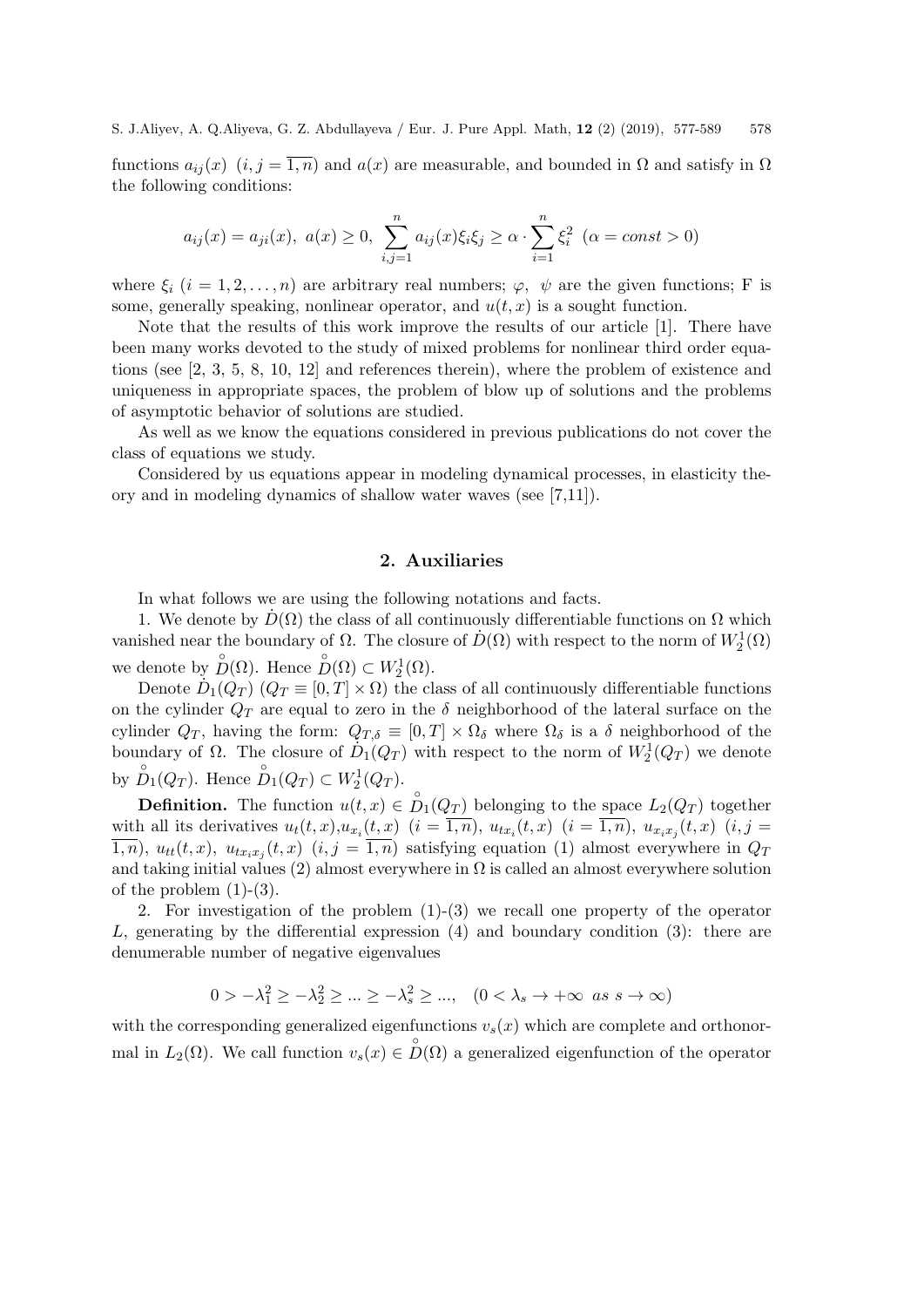S. J.Aliyev, A. Q.Aliyeva, G. Z. Abdullayeva / Eur. J. Pure Appl. Math, 12 (2) (2019), 577-589 579 L, if it is not identically zero and

$$
\int_{\Omega} \left\{ \sum_{i,j=1}^{n} a_{ij}(x) \frac{\partial v_s(x)}{\partial x_i} \cdot \frac{\partial \Phi(x)}{\partial x_j} + a(x) v_s(x) \Phi(x) \right\} dx = \lambda_s^2 \int_{\Omega} v_s(x) \Phi(x) dx
$$

for any function  $\Phi(x) \in \overset{\circ}{D}(\Omega)$ .

As the system  $\{v_s(x)\}_{s=1}^{\infty}$  is complete orthonormal in  $L_2(\Omega)$ , then it is evident that every almost everywhere solution of problem (1)-(3) has the following form:

$$
u(t,x) = \sum_{s=1}^{\infty} u_s(t)v_s(x),
$$

where

$$
u_s(t) = \int_{\Omega} u(t, x)v_s(x)dx \quad (s = 1, 2, \ldots).
$$

Then, after applying the Fourier method, finding the unknown Fourier coefficients  $u_s(t)$  ( $s = 1, 2, ...$ ) for the almost everywhere solution  $u(t, x)$  of the problem (1)-(3) is reduced to the solution of the following countable system of nonlinear integro-differential equations:

$$
u_s(t) = \varphi_s + \frac{1}{\lambda_s^2} (1 - e^{-\lambda_s^2 t}) \psi_s
$$
  
+ 
$$
\frac{1}{\lambda_s^2} \int_0^t \int_{\Omega} F(u(\tau, x)) \cdot \left[1 - e^{-\lambda_s^2 (t - \tau)}\right] v_s(x) dx d\tau \quad (s = 1, 2, \dots; t \in [0, T]), \tag{5}
$$

where

$$
\varphi_s = \int_{\Omega} \varphi(x)v_s(x)dx, \quad \psi_s = \int_{\Omega} \psi(x)v_s(x)dx \quad (s = 1, 2, \ldots).
$$

Proceeding from the definition of almost every where solution of problem  $(1)-(3)$ , it is easy to prove (see [1]) the following

**Lemma.** If  $u(t,x) = \sum_{n=0}^{\infty}$  $s=1$  $u_s(t)v_s(x)$  is any almost everywhere solution of problem (1)-(3) and the generalized derivatives  $\frac{\partial}{\partial x_k} a_{ij}(x)$   $(i, j, k = 1, 2, ..., n)$  are bounded on  $\Omega$ , then functions  $u_s(t)$   $(s = 1, 2, ...)$  satisfy system (5).

3. We denote by  $B_{\beta_0}^{\alpha_0,\dots,\alpha_l}$  $\alpha_0, \ldots, \alpha_l$  at totality of all the functions of the from

$$
u(t,x) = \sum_{s=1}^{\infty} u_s(t)v_s(x)
$$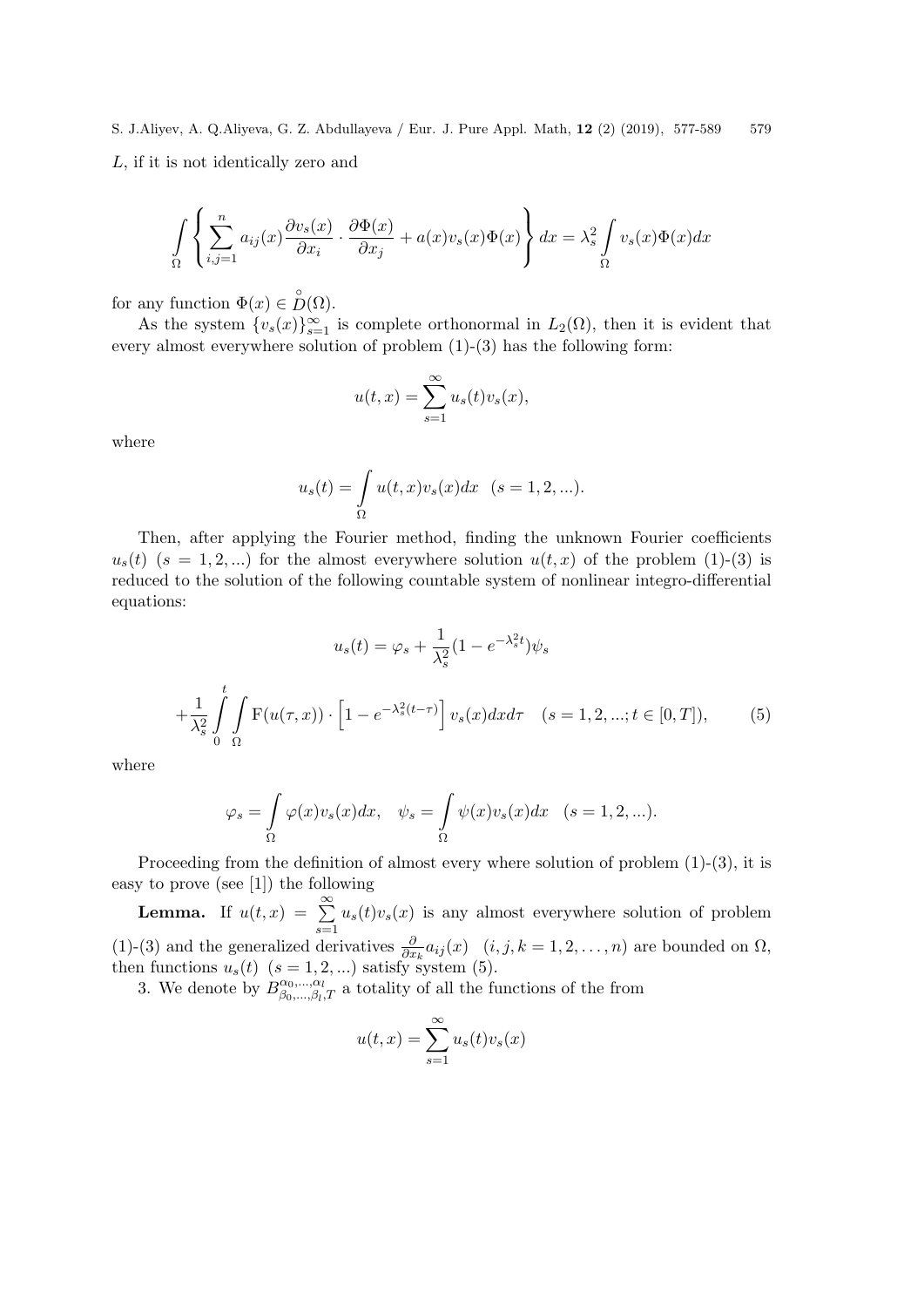S. J.Aliyev, A. Q.Aliyeva, G. Z. Abdullayeva / Eur. J. Pure Appl. Math, 12 (2) (2019), 577-589 580 considered in  $Q_T = [0, T] \times \Omega$ , where  $u_s(t) \in C^{(l)}([0, T])$  for all s and

$$
N_T(u) \equiv \sum_{i=0}^l \left\{ \sum_{s=1}^\infty \left( \lambda_s^{\alpha_i} \cdot \max_{0 \le t \le T} \left| u_s^{(i)}(t) \right| \right)^{\beta_i} \right\}^{\frac{1}{\beta_i}} < +\infty,
$$

with  $\alpha_i \geq 0$ ,  $1 \leq \beta_i \leq 2$   $(i = 0, 1, \ldots, n)$ . We define the norm in this set as  $||u|| = N_T(u)$ . It is evident that all these spaces are Banach spaces ([6, p.50]).

4. Let G be class all functions  $u(t, x)$  which have the properties

$$
u(t,x), u_t(t,x), u_{x_i}(t,x) \ (i=\overline{1,n}), u_{t x_i}(t,x) \ (i=\overline{1,n}), u_{x_i x_j}(t,x) \ (i,j=\overline{1,n}), u_{t t}(t,x),
$$

$$
u_{tx_ix_j}(t,x) \ (i,j=\overline{1,n}) \in L_2(Q_T).
$$

# 3. On the existence of almost everywhere solution

In this section, using non-zero rotation principle, the following existence theorem for the almost everywhere solution of problem  $(1)-(3)$  is proved for n:

Theorem 1. Let

(i)  $a_{ij}(x) \in C^{(2)}(\overline{\Omega})$   $(i, j = \overline{1,n})$ ;  $a(x) \in C^{(1)}(\overline{\Omega})$ ;  $S \in C^{(3)}$ ; the eigenfunctions  $v_s(x)$ of the operator L under boundary condition  $v_s(x)|_S = 0$  be three times continuously differentiable on  $\overline{\Omega}$ ;  $\varphi(x) \in W_2^3(\Omega)$ ;  $\varphi(x)$ ,  $L\varphi(x) \in D(\Omega)$ ;  $\psi(x) \in W_2^2(\Omega) \cap D(\Omega)$ .

2.  $F = F_1 + F_2 + F_3$ , where

a) the operator  $F_1$  acts from the  $B_{2,T}^2$  into the space  $W_{t,x}^{0,1}$  $t_{t,x,2}^{0,1}(Q_T)$  continuously and for all  $u \in B_{2,T}^2$ ,  $t \in [0,T]$ :

$$
\|\mathbf{F}_1(u(t,x))\|_{W_2^1(\Omega)} \le a_1(t) + a_2(t) \cdot \|u\|_{B_{2,T}^2}^{\gamma} + a_3(t) \cdot \|u\|_{B_{2,t}^2},\tag{6}
$$

where  $a_i(t) \in L_2(0,T)$   $(i = 1, 2, 3)$  and  $0 < \gamma < 1$ ;

b) the operator F<sub>2</sub> acts from the closed ball  $K^*$   $\left( \Vert u\Vert_{B^2_{2,T}} \leq \frac{1}{\lambda_1} \right)$  $\left(\frac{1}{\lambda_1}a\right)$  into the space  $W_{t,x, y}^{0,1}$  $\zeta_{t,x,2}^{\mathrm{U},1}(Q_T)$ continuously, where

$$
a > a_0 \equiv \max\{y : y^2 \le (A_1 + A_2 |y|^{2\gamma}) \cdot A_3\},\tag{7}
$$

$$
A_1 \equiv 2 \|w(t,x)\|_{B_{2,2,T}^{3,2}}^2 + 6(2T+1) \cdot C_0^2 \cdot \|a_1(t)\|_{L_2(0,T)}^2, \qquad (8)
$$

$$
A_2 \equiv 6(2T + 1) \cdot C_0^2 \cdot \frac{1}{\lambda_1^{2\gamma}} \cdot \|a_2(t)\|_{L_2(0,T)}^2, \qquad (9)
$$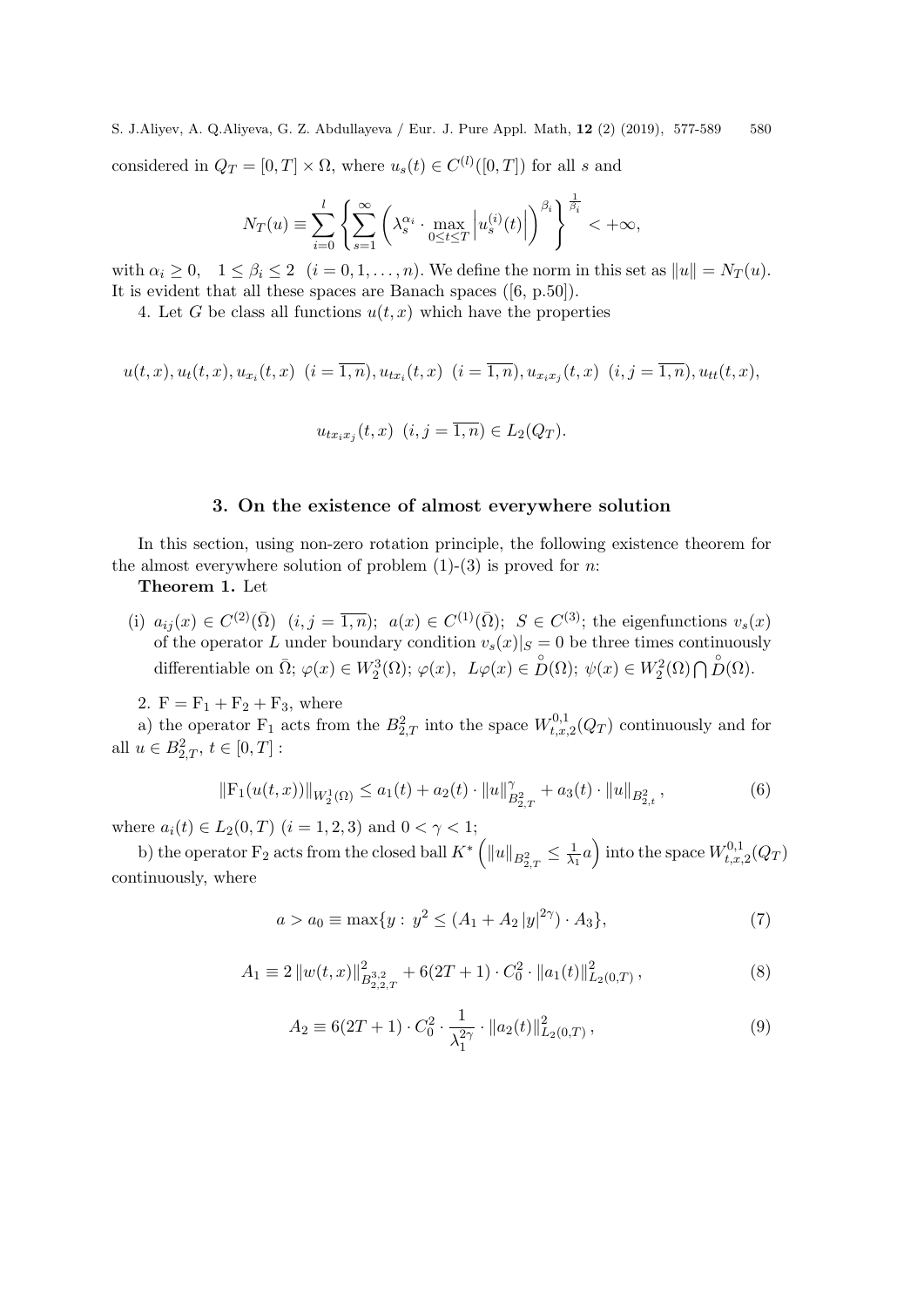$$
A_3 \equiv \exp\left\{6(2T+1) \cdot C_0^2 \cdot \frac{1}{\lambda_1^2} \cdot \|a_3(t)\|_{L_2(0,T)}^2\right\},\tag{10}
$$

$$
w(t,x) = \sum_{s=1}^{\infty} \left\{ \varphi_s + \frac{1}{\lambda_s^2} \left[ 1 - e^{-\lambda_s^2 t} \right] \psi_s \right\} \cdot v_s(x), \tag{11}
$$

$$
C_0 \equiv \max \left\{ n \cdot \max_{i,j=\bar{1,n}} \{ \|a_{ij}(x)\|_{C(\bar{\Omega})} \}, \|a(x)\|_{C(\bar{\Omega})} \right\}^{\frac{1}{2}}; \tag{12}
$$

c)

$$
\inf_{u \in M} \{ \|u - Q_1(u)\|_{B^{3,2}_{2,2,T}} - \|Q_2(u)\|_{B^{3,2}_{2,2,T}} \} > 0,
$$
\n(13)

where  $\ M$  the boundary of the ball  $\frac{a_{3,2}}{2,2,T} \leq a$ ,  $Q_1(u) = w + P(F_1(u)),$  $Q_2(u) = P(\mathrm{F}_2(u))$  and

$$
P(u(t,x)) \equiv \sum_{s=1}^{\infty} \frac{1}{\lambda_s^2} \int_0^t \int_{\Omega} u(\tau,\xi) v_s(\xi) \cdot \left[1 - e^{-\lambda_s^2(t-\tau)}\right] d\xi d\tau \cdot v_s(x); \tag{14}
$$

d) the operator  $F_3$  acts from the closed ball  $K_\rho(\|u\|_{B^{3,2}_{2,2,T}} \leq \rho)$  into the space  $W_{t,x,x}^{0,1}$  $\zeta_{t,x,2}^{\mathrm{U},1}(Q_T)$ and for all  $u, v \in K_{\rho}$  :

$$
\|\mathcal{F}_3(u) - \mathcal{F}_3(v)\|_{W_{t,x,2}^{0,1}(Q_T)} \le q \cdot \|u - v\|_{B_{2,2,T}^{3,2}},\tag{15}
$$

where

$$
\rho \ge a, \ \rho \ge \rho_0 \equiv \sup_{u \in K} \{ ||Q_1(u) + Q_2(u)||_{B_{2,2,T}^{3,2}} \},
$$

$$
\left(\sqrt{T} + \frac{1}{\sqrt{2}}\right) \cdot C_0 \cdot q \equiv q_0 \le 1 - \frac{\rho_0}{\rho}, \ q_0 < 1;
$$
 (16)

e)

$$
\inf_{u \in M} \{ \|u - Q_1(u) - Q_2(u)\|_{B^{3,2}_{2,2,T}} - \|Q_3(u)\|_{B^{3,2}_{2,2,T}} \} > 0, \quad Q_3(u) = P(\mathcal{F}_3(u)); \tag{17}
$$

f) 
$$
F_3(0) = 0.
$$

- 3. a) For any  $u \in B_{2,2,T}^{3,2}$  for almost all  $t \in [0,T]$ ,  $F_1(u(t,x)) \in \overset{\circ}{D}(\Omega)$ ;
- b) For any  $u \in K$  for almost all  $t \in [0, T]$ ,  $F_2(u(t, x)) \in \overset{\circ}{D}(\Omega)$ ;
- c) For any  $u \in K_\rho$  for almost all  $t \in [0, T]$ ,  $F_3(u(t, x)) \in D(\Omega)$ .

Then problem (1)-(3) has an almost everywhere solution.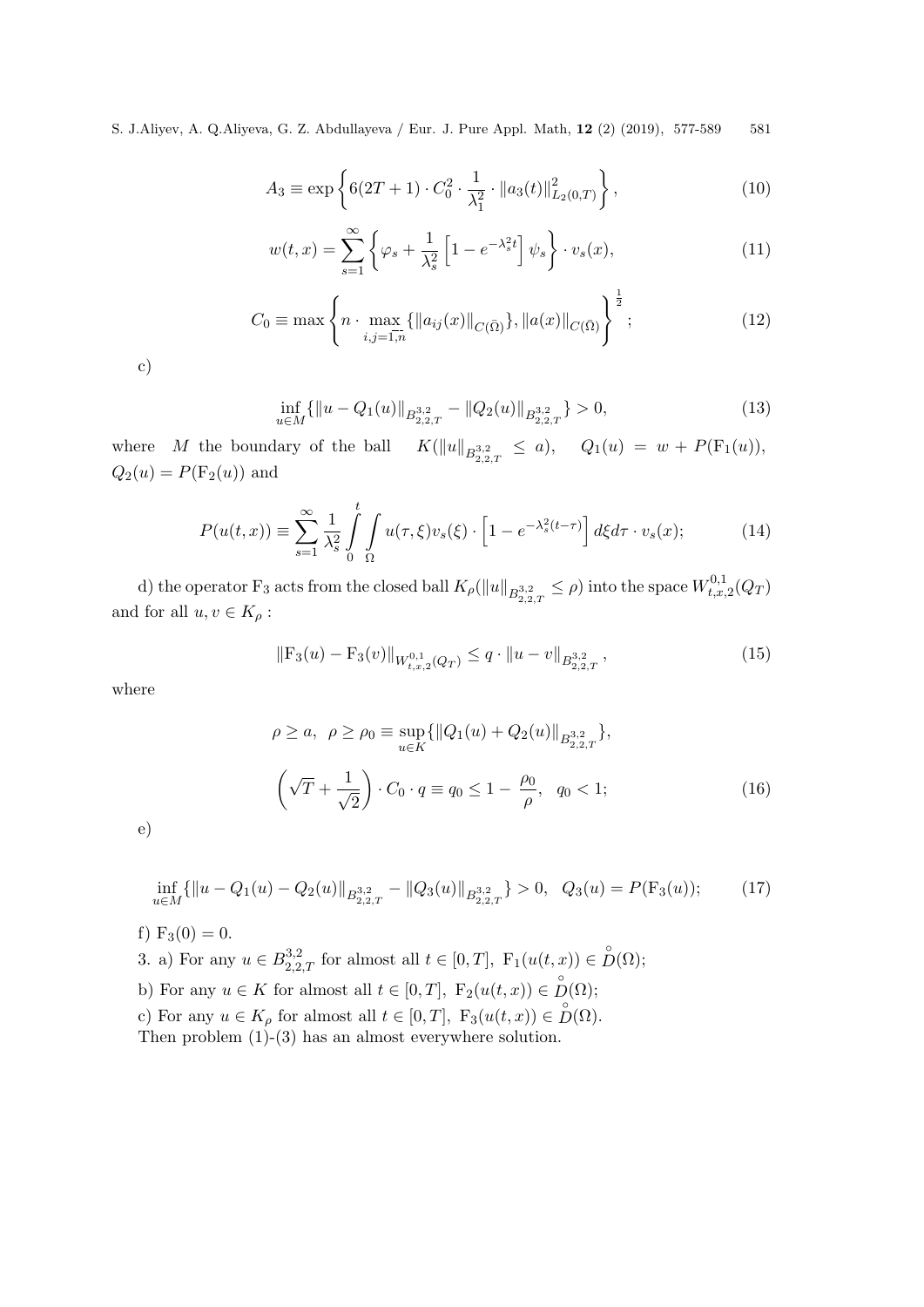S. J.Aliyev, A. Q.Aliyeva, G. Z. Abdullayeva / Eur. J. Pure Appl. Math, 12 (2) (2019), 577-589 582 Proof. Using condition 3 of this theorem, we have

$$
Q_{1}(u(t,x)) = w(t,x) + \sum_{s=1}^{\infty} \frac{1}{\lambda_{s}^{3}} \int_{0}^{t} \int_{\Omega} \left[ \sum_{i,j=1}^{n} a_{ij}(\xi) \frac{\partial}{\partial \xi_{i}} F_{1}(u(\tau,\xi)) \cdot \frac{\partial}{\partial \xi_{j}} \left( \frac{v_{s}(\xi)}{\lambda_{s}} \right) \right]
$$
  
+
$$
a(\xi) F_{1}(u(\tau,\xi)) \cdot \frac{v_{s}(\xi)}{\lambda_{s}} \right] \cdot \left[ 1 - e^{-\lambda_{s}^{2}(t-\tau)} \right] d\xi d\tau \cdot v_{s}(x) \quad \forall u \in B_{2,2,T}^{3,2}, \qquad (18)
$$
  

$$
Q_{2}(u(t,x)) = \sum_{s=1}^{\infty} \frac{1}{\lambda_{s}^{3}} \int_{0}^{t} \int_{\Omega} \left[ \sum_{i,j=1}^{n} a_{ij}(\xi) \frac{\partial}{\partial \xi_{i}} F_{2}(u(\tau,\xi)) \cdot \frac{\partial}{\partial \xi_{j}} \left( \frac{v_{s}(\xi)}{\lambda_{s}} \right) \right]
$$
  
+
$$
a(\xi) F_{2}(u(\tau,\xi)) \cdot \frac{v_{s}(\xi)}{\lambda_{s}} \right] \cdot \left[ 1 - e^{-\lambda_{s}^{2}(t-\tau)} \right] d\xi d\tau \cdot v_{s}(x) \quad \forall u \in K, \qquad (19)
$$
  

$$
Q_{3}(u(t,x)) = \sum_{s=1}^{\infty} \frac{1}{\lambda_{s}^{3}} \int_{0}^{t} \int_{\Omega} \left[ \sum_{i,j=1}^{n} a_{ij}(\xi) \frac{\partial}{\partial \xi_{i}} F_{3}(u(\tau,\xi)) \cdot \frac{\partial}{\partial \xi_{j}} \left( \frac{v_{s}(\xi)}{\lambda_{s}} \right) \right]
$$
  
+
$$
a(\xi) F_{3}(u(\tau,\xi)) \cdot \frac{v_{s}(\xi)}{\lambda_{s}} \right] \cdot \left[ 1 - e^{-\lambda_{s}^{2}(t-\tau)} \right] d\xi d\tau \cdot v_{s}(x) \quad \forall u \in K_{\rho}.
$$
  
(20)

It is easy to obtain that, for any  $u, v \in B^{3,2}_{2,2}$ 2,2,T

 $\lambda_s$ 

$$
||Q_{1}(u) - Q_{1}(v)||_{B_{2,2,T}^{3,2}} \leq \left(\sqrt{T} + \frac{1}{\sqrt{2}}\right) \left\{\int_{0}^{T} \int_{\Omega} \left[\sum_{i,j=1}^{n} a_{ij}(\xi) \frac{\partial}{\partial \xi_{i}} (\mathbf{F}_{1}(u(\tau,\xi)))\right] d\xi d\tau\right\}^{2}
$$

$$
- \mathbf{F}_{1}(v(\tau,\xi))) \cdot \frac{\partial}{\partial \xi_{j}} (\mathbf{F}_{1}(u(\tau,\xi)) - \mathbf{F}_{1}(v(\tau,\xi))) + a(\xi) (\mathbf{F}_{1}(u(\tau,\xi)) - \mathbf{F}_{1}(v(\tau,\xi)))^{2}\right] d\xi d\tau \left\}^{\frac{1}{2}}
$$

$$
\leq \left(\sqrt{T} + \frac{1}{\sqrt{2}}\right) \cdot C_{0} \cdot ||\mathbf{F}_{1}(u(t,x)) - \mathbf{F}_{1}(v(t,x))||_{W_{t,x,2}^{0,1}(Q_{T})}. \tag{21}
$$

From (21) by virtue of the condition 2a this theorem it follows that the operator  $Q_1$ acts continuously from the  $B_{2,T}^2$  into  $B_{2,2,T}^{3,2}$ . Since, the space  $B_{2,2,T}^{3,2}$  imbedded into the space  $B_{2,T}^2$  compactly ([6, Theorem 1.1, p.51]), then the operator  $Q_1$  acts in the  $B_{2,2}^{3,2}$ space  $D_{2,T}$  compactly (6, Theorem 1.1, p. 01]), then the operator  $Q_1$  acts in the  $D_{2,2,T}$ <br>compactly.

We consider in  $B_{2,2,T}^{3,2}$  the equations

$$
u = \mu Q_1(u) \quad \mu \in [0, 1], \tag{22}
$$

and a priori estimate their all the possible solutions  $u_{\mu}(t, x)$ . Then, using inequality (6)  $\forall \mu \in [0,1]$  and  $t \in [0,T]$  we have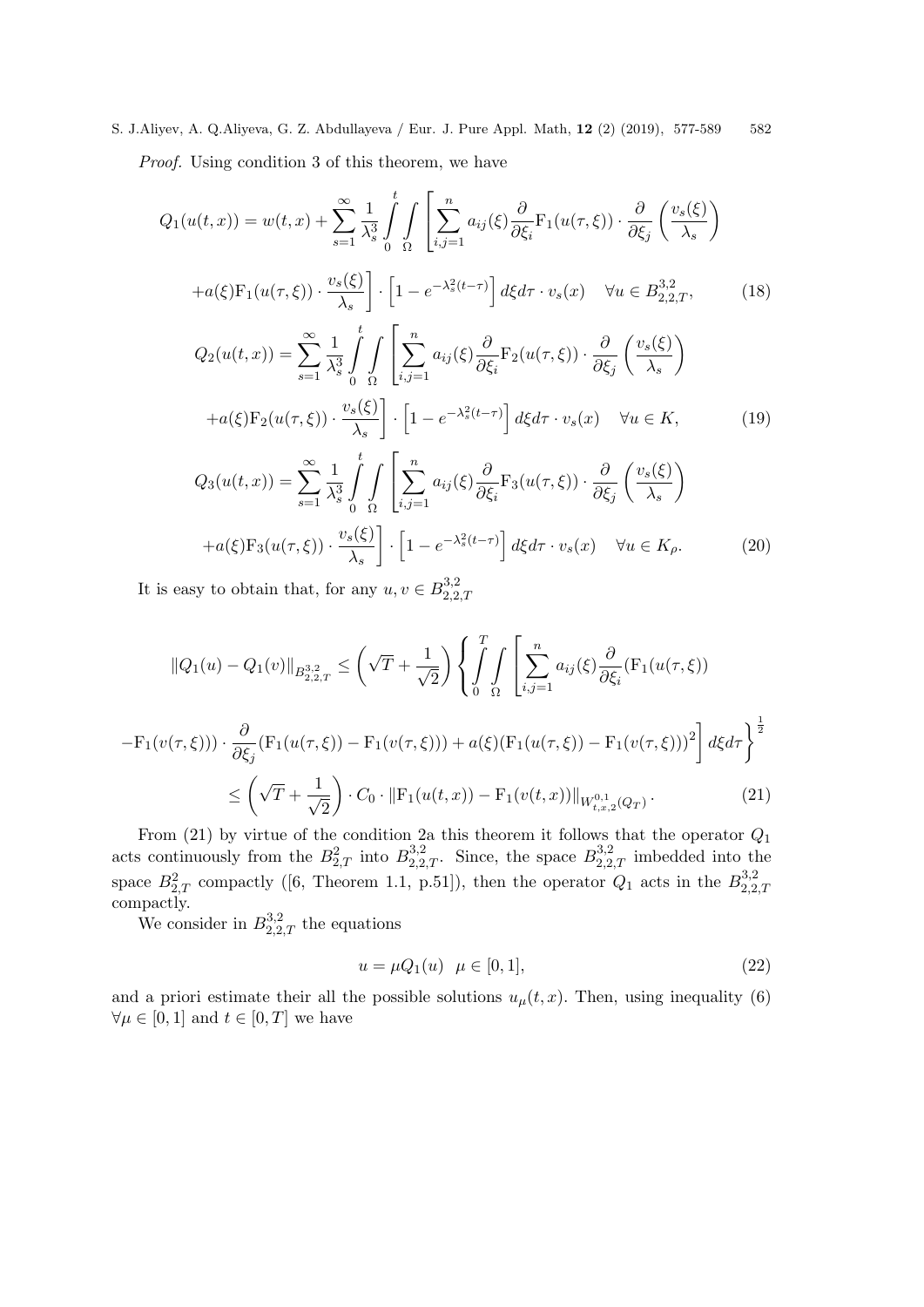$$
||u_{\mu}||_{B_{2,2,t}^{3,2}}^2 = ||\mu Q_1(u_{\mu})||_{B_{2,2,t}^{3,2}}^2 \le ||Q_1(u_{\mu})||_{B_{2,2,t}^{3,2}}^2 \equiv ||w + P(\mathcal{F}_1(u_{\mu}(t,x)))||_{B_{2,2,t}^{3,2}}^2
$$
  

$$
\le 2 ||w||_{B_{2,2,T}^{3,2}}^2 + 2(2T + 1) \cdot C_0^2 \cdot \int_0^t ||\mathcal{F}_1(u_{\mu}(\tau,x))||_{W_2^1(\Omega)}^2 d\tau
$$

$$
\leq 2 \|w\|_{B_{2,2,T}^{3,2}}^2 + 6(2T+1) \cdot C_0^2 \cdot \left\{ \|a_1(t)\|_{L_2(0,T)}^2 + \|a_2(t)\|_{L_2(0,T)}^2 \cdot \frac{1}{\lambda_1^{2\gamma}} \cdot \|u_\mu\|_{B_{2,2,T}^{3,2}}^{2\gamma} \right\}
$$

$$
+ 6(2T+1) \cdot C_0^2 \cdot \frac{1}{\lambda_1^2} \int_0^t a_3^2(\tau) \cdot \|u_\mu\|_{B_{2,2,\tau}^{3,2}}^2 d\tau,
$$
(23)

where  $C_0$  is defined by (12).

From (23), on applying Bellman's inequality [4, pp. 188,189] and using notations (8)-(10), we obtain that  $\forall \mu \in [0,1]$ :

$$
||u_{\mu}||_{B_{2,2,T}^{3,2}}^2 \leq \left(A_1 + A_2 \cdot ||u_{\mu}||_{B_{2,2,T}^{3,2}}^{2\gamma} \right) \cdot A_3.
$$

From here, using notation (7), we have

$$
||u_{\mu}(t,x)||_{B_{2,2,T}^{3,2}}^2 \le a_0 \quad \forall \mu \in [0,1],
$$
\n(24)

that is, all the possible solutions  $u_{\mu}$  of equations (22) are a priori bounded in  $B_{2,2,T}^{3,2}$  and belong to the ball  $K_0(||u||_{B^{3,2}_{2,2,T}} \le a_0)$ .

From (22) and (24) we obtain that  $\forall \mu \in [0,1]$  completely continuous vector field  $T_{\mu} = J - \mu Q_1$  has no zeros on the boundary M of the ball  $K(\|u\|_{B^{3,2}_{2,2,T}} \leq a)$ , where J is a unit vector field and  $\alpha$  is a number appearing in the condition  $\overline{2b}$  this theorem. Consequently, completely continuous vector fields  $T_0 = J$  and  $T_1 = J - Q_1$  are homotopic on the sphere M. Then their rotation  $\delta$  on M are the same, namely:

$$
\delta(J - Q_1; M) = \delta(J; M) = 1.
$$

Now, we consider the operator  $Q_2$  in the closed ball  $K$ . Just as the completely continuity of the operator  $Q_1$  in  $B_{2,2,T}^{3,2}$ , was shown it is easy to show that the operator  $Q_2$  acts compactly from K into  $B_{2,2,T}^{3,2}$ . Further, on the boundary M of the ball K we consider completely continuous vector fields  $F_{\lambda} = J - Q_1 - \lambda Q_2$ ,  $\lambda \in [0, 1]$ . Due to of the condition 2b this theorem  $\forall \lambda \in [0,1]$  and  $u \in M$  we have

$$
||u - Q_1(u) - \lambda Q_2(u)||_{B^{3,2}_{2,2,T}} \ge ||u - Q_1(u)||_{B^{3,2}_{2,2,T}} - ||Q_2(u)||_{B^{3,2}_{2,2,T}} > 0.
$$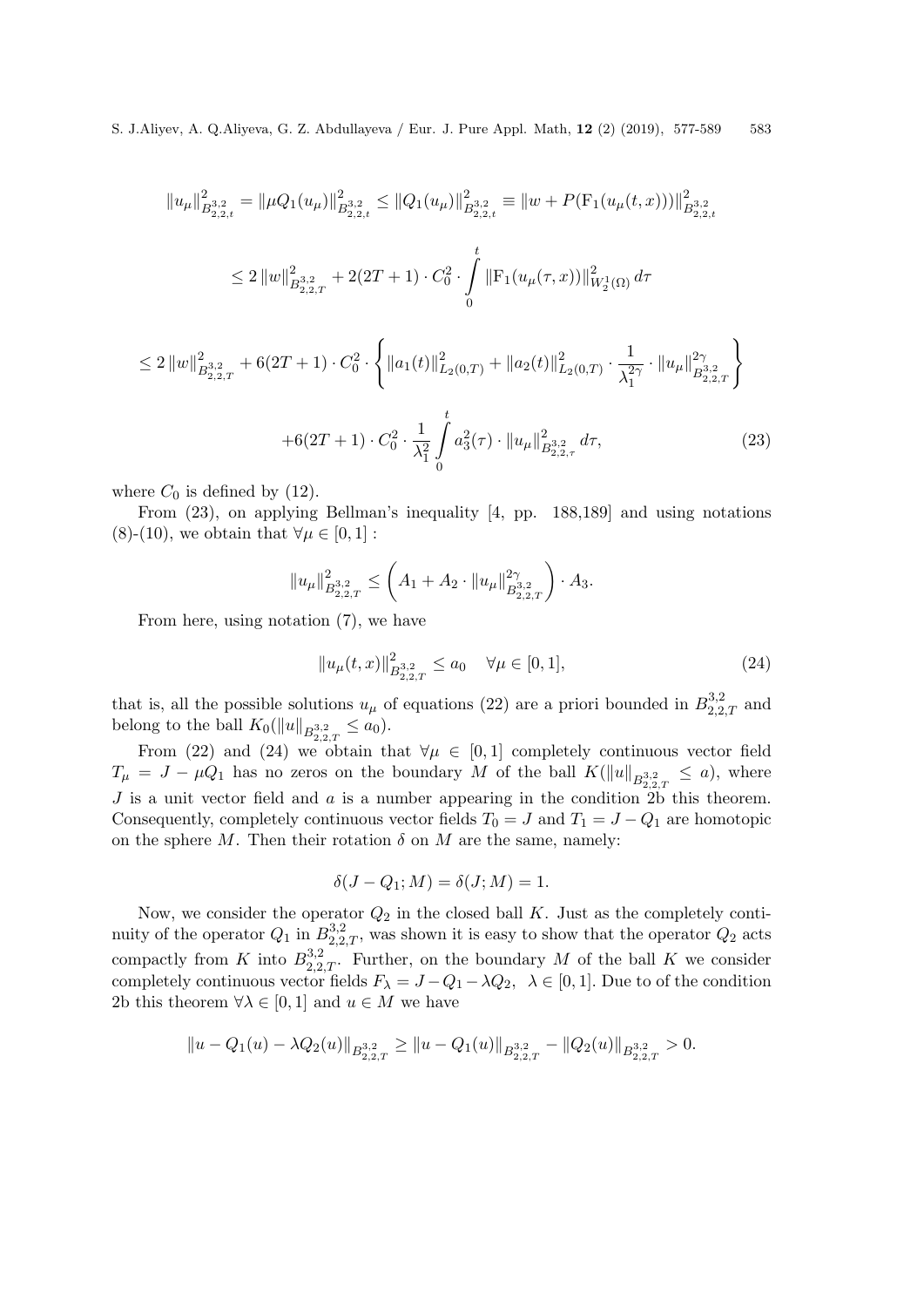Hence, in particular, it follows that completely continuous vector fields  $F_0 = J - Q_1$ and  $F_1 = J - Q_1 - Q_2$  are homotopic on the sphere M. Consequently, on M their rotations are equal to:

$$
\delta(J - Q_1 - Q_2; M) = \delta(J - Q_1; M) = \delta(J; M) = 1.
$$
\n(25)

And now in the ball  $K_{\rho}(\|u\|_{B^{3,2}_{2,2,T}} \leq \rho)$  we consider the operator  $Q_3$ . Similar to (21),  $\forall u, v \in K_\rho$  we have

$$
\|Q_3(u) - Q_3(v)\|_{B_{2,2,T}^{3,2}} \le \left(\sqrt{T} + \frac{1}{\sqrt{2}}\right) \cdot C_0 \cdot \|F_3(u) - F_3(v)\|_{W_{t,x,2}^{0,1}(Q_T)} \le \left(\sqrt{T} + \frac{1}{\sqrt{2}}\right) \cdot C_0 \cdot q \cdot \|u - V\|_{B_{2,2,T}^{3,2}} = q_0 \cdot \|u - V\|_{B_{2,2,T}^{3,2}}.
$$

For each fixed  $V_0 \in K_{\rho_0}(\|u\|_{B^{3,2}_{2,2,T}} \leq \rho_0)$  (where the number  $\rho_0$  is defined by (16)) and  $\varepsilon \in [0,1]$  in the ball  $K_\rho$  we consider the following equation

$$
u = \varepsilon \cdot Q_3(u) + V_0. \tag{26}
$$

Taking advantage fact that

$$
Q_3(0) = P(\mathbf{F}_3(0)) = P(0) = 0,
$$

for any  $u, u_1, u_2 \in K_\rho$  we have

$$
\|\varepsilon \cdot Q_3(u) + V_0\|_{B^{3,2}_{2,2,T}} \le \|Q_3(u)\|_{B^{3,2}_{2,2,T}} + \|V_0\|_{B^{3,2}_{2,2,T}}
$$

$$
= ||Q_3(u) - Q_3(0)||_{B_{2,2,T}^{3,2}} + ||V_0||_{B_{2,2,T}^{3,2}} \le \left(\sqrt{T} + \frac{1}{\sqrt{2}}\right) \cdot C_0 \cdot q \cdot ||u||_{B_{2,2,T}^{3,2}} + ||V_0||_{B_{2,2,T}^{3,2}}
$$
  
\n
$$
= q_0 \cdot ||u||_{B_{2,2,T}^{3,2}} + ||V_0||_{B_{2,2,T}^{3,2}} \le q_0 \cdot \rho + \rho_0 \le \rho,
$$
  
\n
$$
||\varepsilon \cdot Q_3(u_1) + V_0 - [\varepsilon \cdot Q_3(u_2) + V_0]||_{B_{2,2,T}^{3,2}}
$$
  
\n
$$
\le ||Q_3(u_1) - Q_3(u_2)||_{B_{2,2,T}^{3,2}} \le q_0 ||u_1 - u_2||_{B_{2,2,T}^{3,2}}.
$$

As  $q_0 < 1$ , then by virtue of the contracted mappings principle, the operator  $A(u)$  $\varepsilon \cdot Q_3(u) + V_0$  has a unique fixed point  $u_0$  in  $K_\rho$ . Comparing to each  $V_0 \in K_{\rho_0}$  the unique in  $K_{\rho}$  solution  $u_0 \in K_{\rho_0}$  of equation (26), we generate some operator  $R_{\varepsilon}$ , acting from  $K_{\rho_0}$ into  $K_{\rho}$ . Next, for any  $\varepsilon \in [0,1]$  and  $V \in K_{\rho_0}$  using notation

$$
R_{\varepsilon}(V) \equiv \varepsilon \cdot Q_3(R_{\varepsilon}(V)) + V,
$$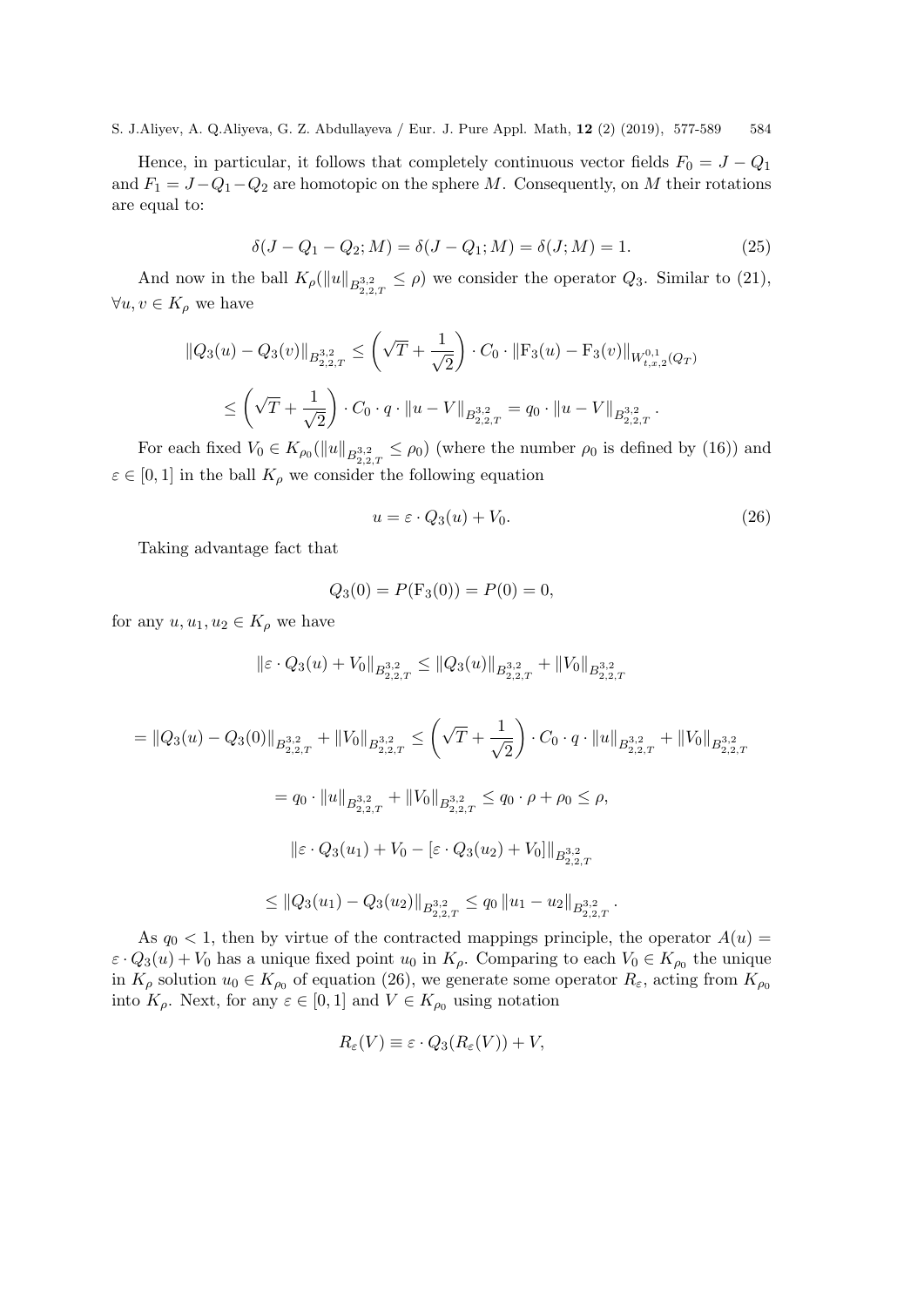S. J.Aliyev, A. Q.Aliyeva, G. Z. Abdullayeva / Eur. J. Pure Appl. Math, 12 (2) (2019), 577-589 585 it is easy to get for any  $V_1, V_2 \in K_{\rho_0}$ 

$$
||R_{\varepsilon}(V_1) - R_{\varepsilon}(V_2)||_{B_{2,2,T}^{3,2}} \le \frac{1}{1 - \varepsilon \cdot q_0} \cdot ||V_1 - V_2||_{B_{2,2,T}^{3,2}}.
$$
\n(27)

Due to notation (16) we have  $(Q_1 + Q_2)K \subset K_{\rho_0}$ . Consequently, for each  $\varepsilon \in [0,1]$ the operator  $R_{\varepsilon}$  is defined, in particular, and on  $(Q_1 + Q_2)K$ . Due to (27) the operator  $R_{\varepsilon}$  satisfies a Lipschitz condition (and therefore continuous) on  $(Q_1 + Q_2)K$ . And as, the operators  $Q_1$  and  $Q_2$  are completely continuous on K, then for each  $\varepsilon \in [0,1]$  the operator  $R_{\varepsilon}(Q_1+Q_2)$  compactly on K. Further, due to (17), for any  $u \in M$  and  $\varepsilon \in [0,1]$  we have

$$
||u - Q_1(u) - Q_2(u) - \varepsilon \cdot Q_3(u)||_{B^{3,2}_{2,2,T}}
$$

$$
\geq ||u - Q_1(u) - Q_2(u)||_{B^{3,2}_{2,2,T}} - ||Q_3(u)||_{B^{3,2}_{2,2,T}} > 0.
$$

Consequently, the completely continuous vector field  $J-Q_1-Q_2-\varepsilon\cdot Q_3$  for any  $\varepsilon\in[0,1]$ does not have zeros on  $M$ . Then does not have zeros on  $M$  same way the completely continuous vector field  $J - R_{\varepsilon}(Q_1 + Q_2)$ , because each zero on M field  $J - R_{\varepsilon}(Q_1 + Q_2)$ is zero field  $J - Q_1 - Q_2 - \varepsilon \cdot Q_3$ .

Thus, the completely continuous vector fields  $J - R_0(Q_1 + Q_2) = J - Q_1 - Q_2$  and  $J - R_1(Q_1 + Q_2)$  are homotopic on M. Consequently, due to (25) we have

$$
\delta(J - R_1(Q_1 + Q_2); M) = \delta(J - Q_1 - Q_2; M) = 1.
$$

Hence, by virtue of the non-zero rotation principle [9, p. 207], the completely continuous vector field  $J - R_1(Q_1 + Q_2)$  has at least one zero inside the ball of K. Since each such zero is a zero of the field  $J - Q_1 - Q_2 - Q_3$ , it is thus proved that there exists in K at least one fixed point  $u(t, x)$  an operator  $Q_1 + Q_2 + Q_3 = Q$ . Further, it easy to verify (in absolutely the same way as in the proof of Theorem of [2]), that the function  $u(t, x)$  is an almost everywhere solution of problem  $(1)-(3)$ . The theorem is proved.

## 4. Correct formulation of the problem

In this section, using Bellman's inequality ([4, p. 188-189]), the following theorem on continuous dependence (in a certain sense) on initial functions  $\varphi(x)$ ,  $\psi(x)$ , and nonlinear operator F for the almost everywhere solution of problem  $(1)-(3)$ . Problem  $(1)-(3)$  with the data  $\tilde{\varphi}$ ,  $\tilde{\psi}$ ,  $\tilde{F}$  we let's name problem  $\tilde{A}$ .

Theorem 2. Let:

- (i) Condition 1 of Theorem 1 be satisfied.
- (ii)  $\tilde{\varphi}(x) \in W_2^3(\Omega)$ ;  $\tilde{\varphi}(x), L\tilde{\varphi}(x) \in D(\Omega)$ ;  $\tilde{\psi}(x) \in W_2^2(\Omega) \cap D(\Omega)$ .
- (iii) For each  $u \in B_{2,2}^{3,2}$  $2,2,T \bigcup (G \bigcap B_{2,2,T}^{2,1})$  for almost all  $t \in [0,T]$ ,  $F(u(t,x)) \in D(\Omega)$ .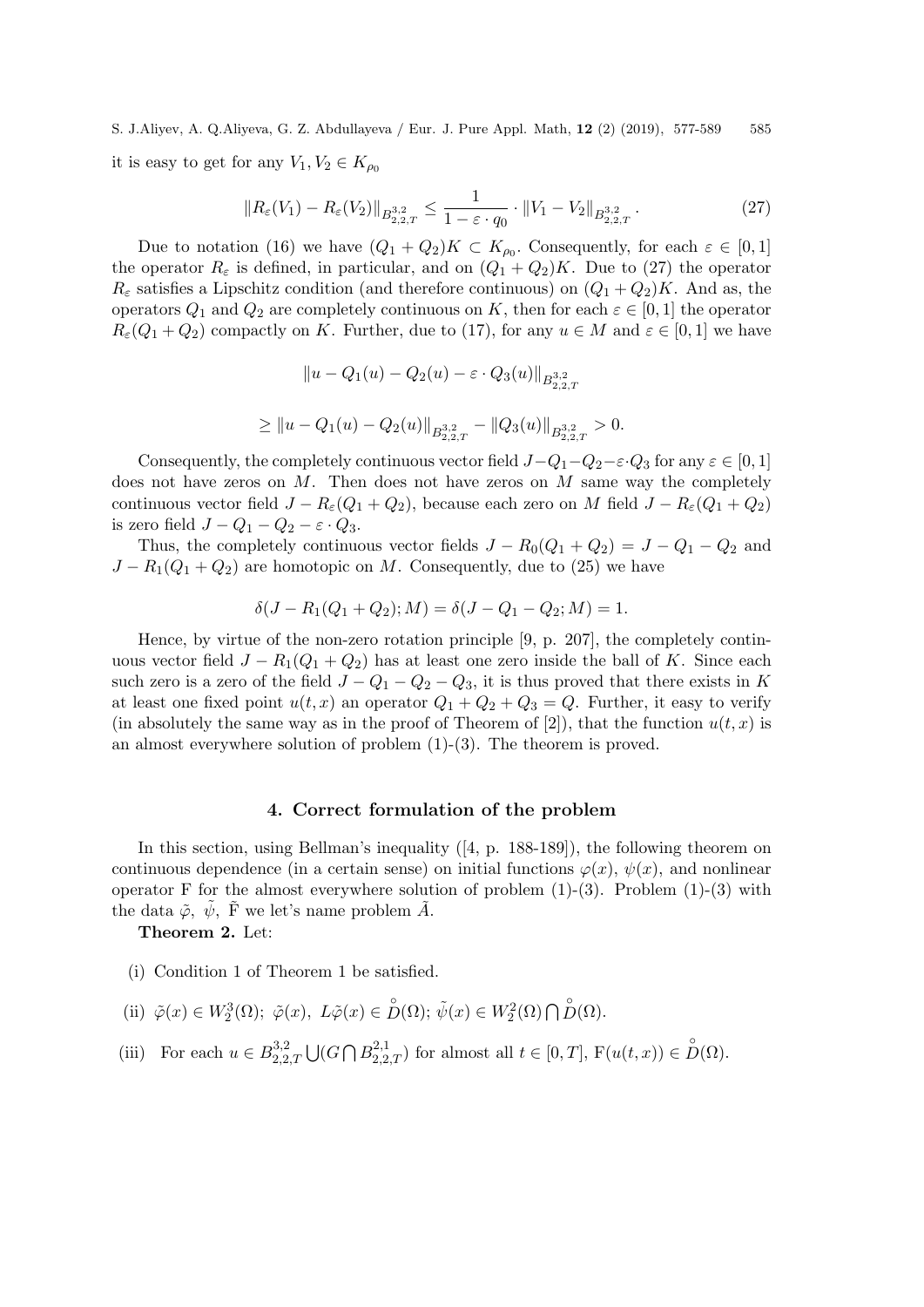- (iv) For each  $u \in B_{2,2,T}^{3,2}$  for almost all  $t \in [0,T]$ ,  $\tilde{F}(u(t,x)) \in D(\Omega)$ .
- (v) The operators F and  $\tilde{F}$  acts from  $B_{2,2}^{3,2}$  $\bigcup_{2,2,T}^{3,2} \bigcup (G \bigcap B_{2,2,T}^{2,1})$  into  $W_{t,x,x}^{0,1}$  $t_{t,x,2}^{0,1}(Q_T)$  so that, for all  $u, v \in B_{2,2,T}^{3,2}$  and  $t \in [0,T]$

$$
||F(u(t,x))||_{W_2^1(\Omega)} \le a(t) + b(t) \cdot ||u||_{B^{3,2}_{2,2,T}}, \quad a(t), \ b(t) \in L_2(0,T),
$$

$$
\|\mathbf{F}(u(t,x)) - \mathbf{F}(v(t,x))\|_{W_2^1(\Omega)} \le c(t) \cdot \|u - v\|_{B_{2,2,T}^{3,2}}, \quad c(t) \in L_2(0,T),
$$

$$
\left\| \tilde{F}(u(t,x)) - \tilde{F}(v(t,x)) \right\|_{W_2^1(\Omega)} \le \tilde{c}(t) \cdot \|u - v\|_{B^{3,2}_{2,2,T}}, \quad \tilde{c}(t) \in L_2(0,T),
$$
  

$$
\sup_{u \in K_1} \left\{ \left\| F(u(t,x)) - \tilde{F}(u(t,x)) \right\|_{W_{t,x,2}^{0,1}(Q_T)} \right\} \equiv \varepsilon < +\infty,
$$

where

$$
K_1 = K_1(||u||_{B^{3,2}_{2,2,T}} \le a_1),
$$

$$
a_1 \equiv \{ \left[ 2 \left\| w(t,x) \right\|_{B_{2,2,T}^{3,2}}^2 + 4(2T+1) \cdot C_0^2 \cdot \left\| a(t) \right\|_{L_2(0,T)}^2 \right] \cdot \exp[4(2T+1) \cdot C_0^2 \cdot \left\| b(t) \right\|_{L_2(0,T)}^2 \right] \}^{\frac{1}{2}},
$$

the function  $w(t, x)$  is defined by (11) and the number  $C_0$  is defined by (12).

Then for the unique almost everywhere solutions  $u(t, x)$  and  $\tilde{u}(t, x)$  of problems (1)-(3) and  $A$ , respectively, we have

$$
||u(t,x) - \tilde{u}(t,x)||_{B_{2,2,T}^{3,2}} \leq {\sqrt{3} \cdot C_0 \cdot ||L(\varphi(x) - \tilde{\varphi}(x))||_{W_2^1(\Omega)} \over {\sqrt{6} \cdot C_0 \cdot ||\psi(x) - \tilde{\psi}(x)||_{W_2^1(\Omega)}}} + \sqrt{6} \cdot ||L(\psi(x) - \tilde{\psi}(x))||_{L_2(\Omega)} \over {+\sqrt{6(2T+1)} \cdot C_0 \cdot \varepsilon} \cdot \exp{\{3(2T+1) \cdot C_0^2 \cdot ||\tilde{c}(t)||_{L_2(0,T)}^2\}},
$$
\n(28)

where the operator L is defined by (4) and the number  $C_0$  is defined by (12).

*Proof:* By Theorem 2 from work [1] each of the problems  $(1)-(3)$  and A has a unique almost everywhere solution

$$
u(t,x) = \sum_{s=1}^{\infty} u_s(t)v_s(x) \text{ and } \tilde{u}(t,x) = \sum_{s=1}^{\infty} \tilde{u}_s(t)v_s(x),
$$

respectively, so that  $u \in K_1 \subset B_{2,2,T}^{3,2}$ ,  $\tilde{u} \in B_{2,2,T}^{3,2}$ . Then, by virtue of the lemma in section 2, the functions  $u_s(t)$   $(s = 1, 2, ...)$  and  $\tilde{u}_s(t)$   $(s = 1, 2, ...)$  satisfy system (5), so that for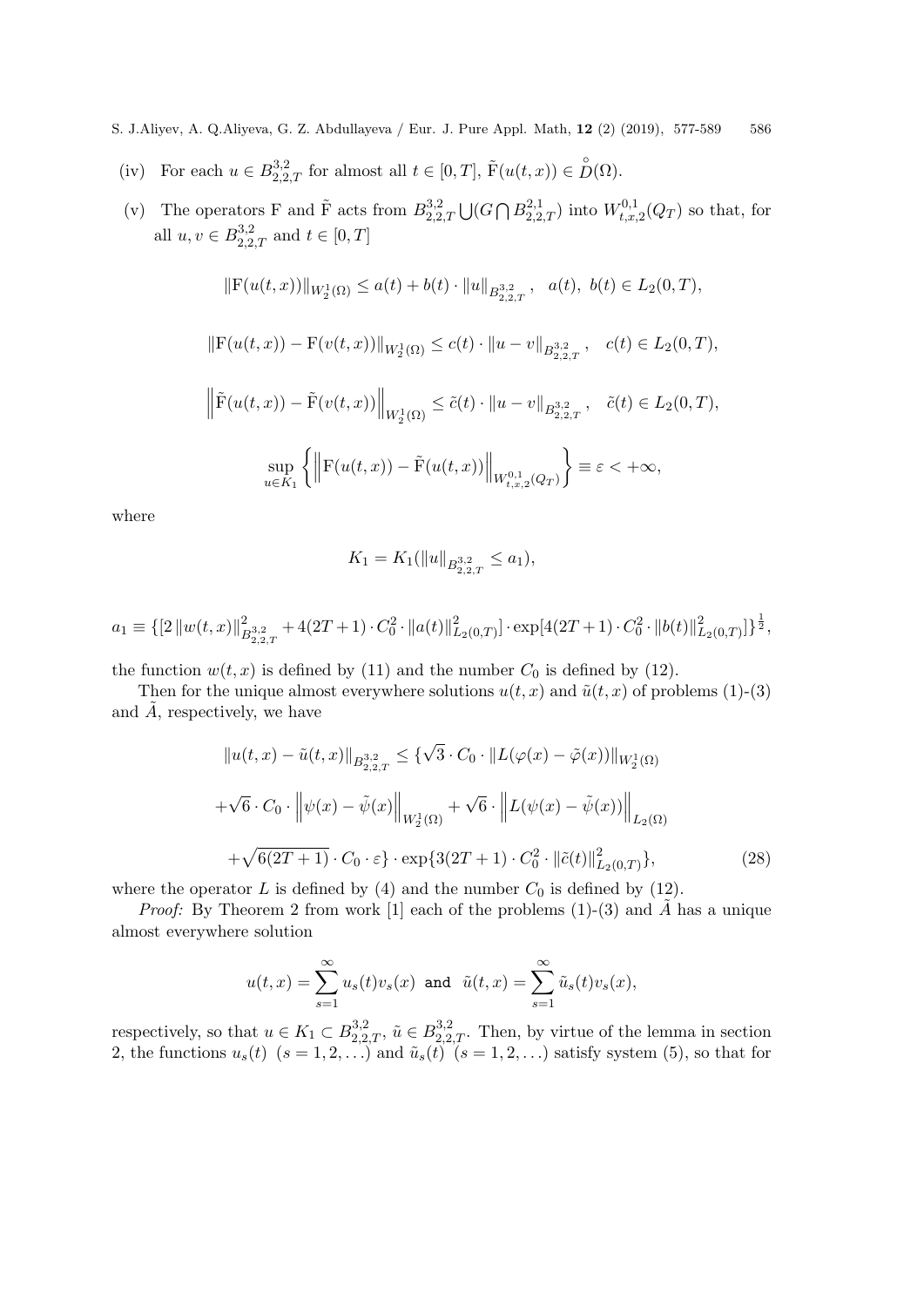S. J.Aliyev, A. Q.Aliyeva, G. Z. Abdullayeva / Eur. J. Pure Appl. Math, 12 (2) (2019), 577-589 587  $\tilde{u}_s(t)$   $(s = 1, 2, ...)$  in the system (5) instead of  $\varphi_s$ ,  $\psi_s$  and  $F(u)$  need to take  $\tilde{\varphi}_s$ ,  $\tilde{\psi}_s$  and  $\tilde{F}(u)$ , respectively.

Using this fact, from system (5) it is easy to obtain that  $\forall t \in [0, T]$ :

$$
||u - \tilde{u}||_{B_{2,2,t}^{3,2}}^{2} \leq 3 \left\| \sum_{s=1}^{\infty} (\varphi_{s} - \tilde{\varphi}_{s}) v_{s}(x) \right\|_{B_{2,2,t}^{3,2}}^{2} + 3 \left\| \sum_{s=1}^{\infty} \frac{1}{\lambda_{s}^{2}} (1 - e^{-\lambda_{s}^{2}t}) (\psi_{s} - \tilde{\psi}_{s}) v_{s}(x) \right\|_{B_{2,2,t}^{3,2}}^{2}
$$
  
+3 
$$
\left\| \sum_{s=1}^{\infty} \frac{1}{\lambda_{s}^{2}} \int_{0}^{t} \int_{\Omega} \left[ F(u(\tau,\xi)) - \tilde{F}(\tilde{u}(\tau,\xi)) \right] \cdot [1 - e^{-\lambda_{s}^{2}(t-\tau)}] v_{s}(\xi) d\xi d\tau \cdot v_{s}(x) \right\|_{B_{2,2,t}^{3,2}}^{2}
$$
  

$$
\leq 3 \sum_{s=1}^{\infty} [\lambda_{s}^{3}(\varphi_{s} - \tilde{\varphi}_{s})]^{2} + 6 \sum_{s=1}^{\infty} [\lambda_{s}(\psi_{s} - \tilde{\psi}_{s})]^{2} + 6 \sum_{s=1}^{\infty} [\lambda_{s}^{2}(\psi_{s} - \tilde{\psi}_{s})]^{2}
$$
  
+3(2T+1)C\_{0}^{2} \cdot \int\_{0}^{t} \left\| F(u(\tau,x)) - \tilde{F}(\tilde{u}(\tau,x)) \right\|\_{W\_{2}^{1}(\Omega)}^{2} d\tau  

$$
\leq 3 \sum_{s=1}^{\infty} [\lambda_{s}^{3}(\varphi_{s} - \tilde{\varphi}_{s})]^{2} + 6 \sum_{s=1}^{\infty} [\lambda_{s}(\psi_{s} - \tilde{\psi}_{s})]^{2} + 6 \sum_{s=1}^{\infty} [\lambda_{s}^{2}(\psi_{s} - \tilde{\psi}_{s})]^{2}
$$
  
+6(2T+1) \cdot C\_{0}^{2} \cdot \left[ \int\_{0}^{t} \left\| F(u(\tau,x)) - \tilde{F}(u(\tau,x)) \right\|\_{W\_{2}^{1}(\Omega)}^{2} d\tau  
+
$$
\int_{0}^{t} \left\
$$

$$
+6 \cdot \left\| L(\psi(x) - \tilde{\psi}(x)) \right\|_{L_2(\Omega)}^2 + 6(2T + 1) \cdot C_0^2 \cdot \left\| F(u(\tau, x)) - \tilde{F}(u(\tau, x)) \right\|_{W_{t, x, 2}^{0, 1}(Q_T)}^2
$$

$$
+6(2T+1)\cdot C_0^2 \cdot \int_0^t \tilde{c}^2(\tau) \cdot ||u - \tilde{u}||_{B_{2,2,\tau}^{3,2}} d\tau \leq 3 \cdot C_0^2 \cdot ||L(\varphi(x) - \tilde{\varphi}(x))||_{W_2^1(\Omega)}^2
$$
  
+6\cdot C\_0^2 \cdot  $\left\|\psi(x) - \tilde{\psi}(x)\right\|_{W_2^1(\Omega)}^2 + 6 \cdot \left\|L(\psi(x) - \tilde{\psi}(x))\right\|_{L_2(\Omega)}^2 + 6(2T+1)\cdot C_0^2 \cdot \varepsilon^2$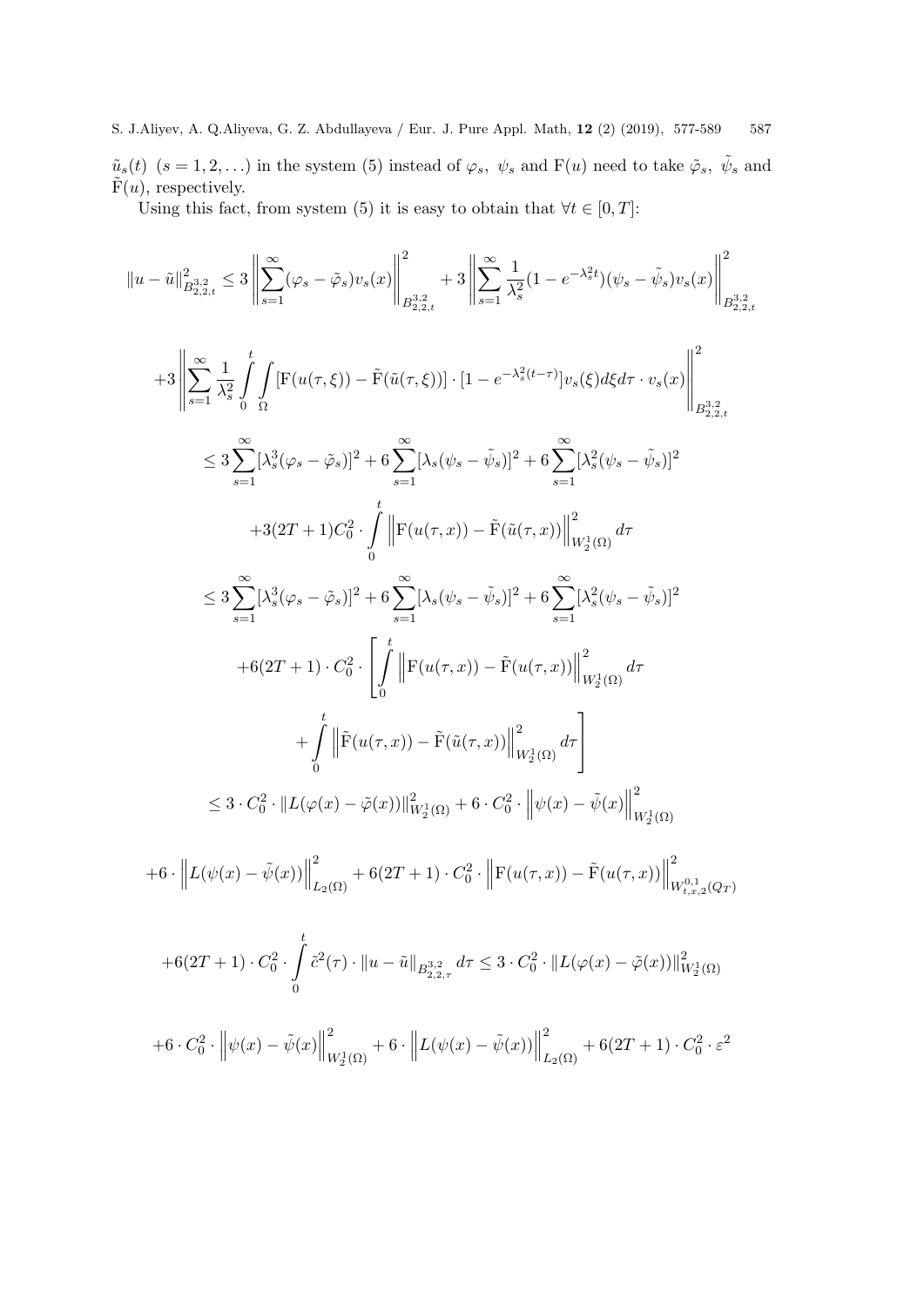$$
+6(2T+1)\cdot C_0^2\cdot \int\limits_0^t \tilde{c}^2(\tau)\cdot \|u-\tilde{u}\|^2_{B^{3,2}_{2,2,\tau}}d\tau.
$$

From here, on applying Bellman's inequality  $(4, p.188, 189)$ , we obtain the estimate (28).

#### Acknowledgements

The authors would like to express their deep gratitude to the editorial team and the anonymous referees of European Journal of Pure and Applied Mathematics, for the careful reading of the manuscript as well as their valuable comments and suggestions which helped to improve the present paper.

## References

- [1] S.Aliyev , A.Aliyeva , G.Abdullayeva; The study of a mixed problem for one class of third order differential equations, Advances in Difference Equations 208 (2018), 1-10.
- [2] S.Aliyev, A.Aliyeva; On the existence for almost everywhere solution of multidimensional mixed problem for one class third order differential equations with nonlinear operator in the right-hand side, International Journal of Pure and Applied Matematics 115 (3), (2017), 549-560.
- [3] S.Aliyev, A.Aliyeva; The study of multidimensional mixed problem for one class of third order semilinear psevdohyperbolic equations, European Journal of Pure and Applied Mathematics 10 (5), (2017), 1078-1091.
- [4] E.Beckenbach, R.Bellman; Inequalities, Mir, 1965, 276p. (in Russian).
- [5] G.Filippo, S.Marco; Global solutions and finite time blow up for damped semilinear wave equations, Ann. Inst. H. Poincare, Anal. Nonlineaire 23(2), (2006), 185-207.
- [6] K.Khudaverdiyev; Multidimensional mixed problem for nonlinear hyperbolic equations, Az. gostekn. University publ. Baku, 2011, 611p. (in Russian).
- [7] O. Kosike; Existence of global and bounded solutions for damped sublinear wave equations, J. Math. Univ. Tokushima, 42, (2008), 19-26.
- [8] E.M. Mamedov; On stabilization of solution of the third order equation with nonlinear boundary conditions, Proc. Inst. Math. and Mech. Azerb. Acad. Sci., 16, (2002), 75- 80.
- [9] Mathematical reference library; Functional analysis, Nauka, 1964, 424p. (in Russian).